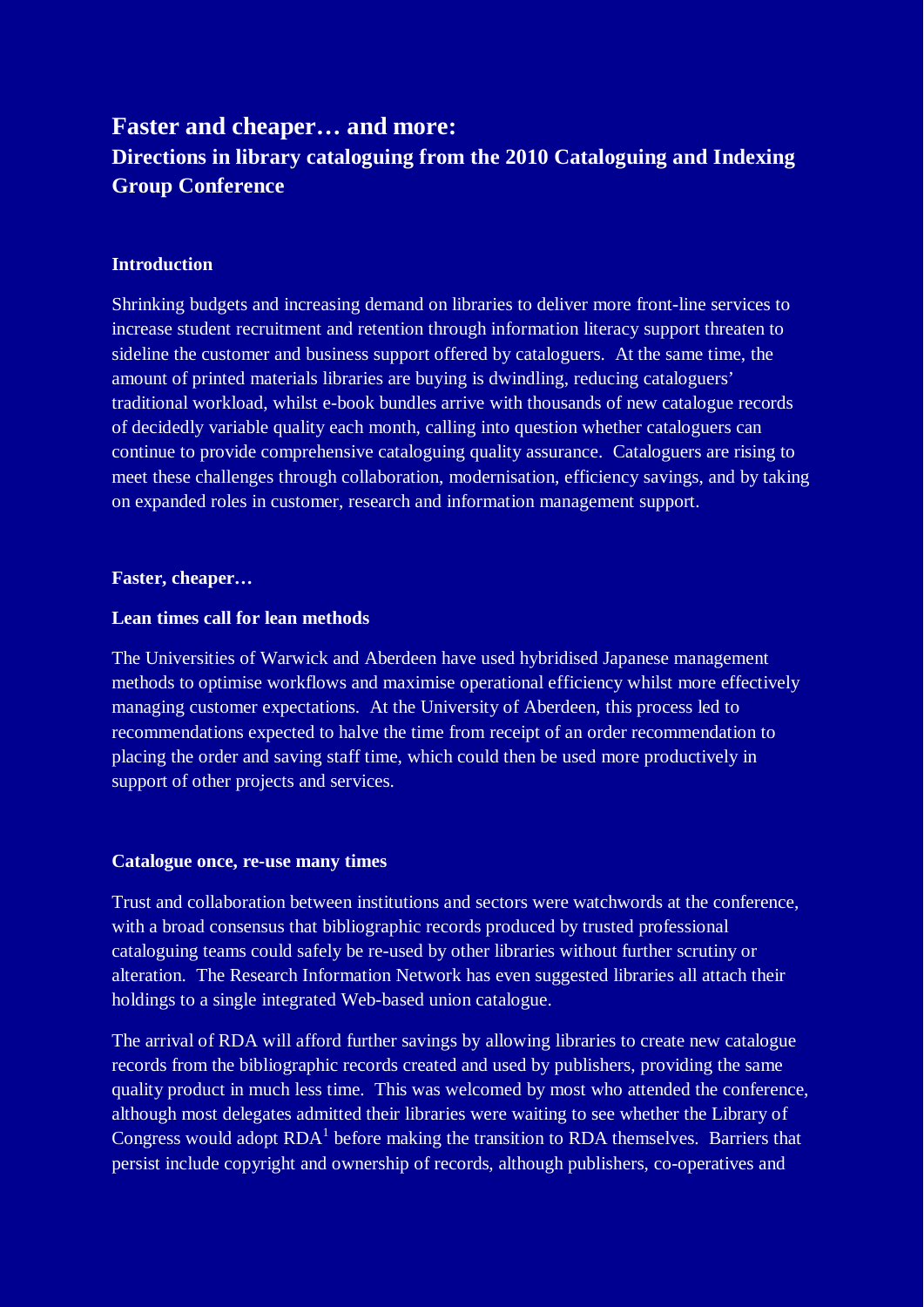the British Library have all indicated their willingness in principle to permit exchange of individual records.

A further innovative example of collaborative cataloguing has reportedly existed informally for some years between the Universities of Edinburgh and Glasgow, which have often exchanged their respective Middle Eastern and Polish/Russian language cataloguing work for greater cataloguing efficiency.

### **… and so achieve more**

## **Opening up**

Efficiency savings and acquiring some new stock in shelf-ready format have enabled many older university libraries retrospectively to catalogue, and in some cases also digitise, older stock including special collections. By describing what they contain, cataloguing widens access to special collections both by making them publicly visible through the library catalogue and by making it possible to build informative online promotions, such as digital exhibitions. This attracts researchers, and improves the prestige of the library and its parent institution, whilst recording what is present also protects valuable items against opportunistic theft. Examples include the special collections at UCL (http://digitoolb.lib.ucl.ac.uk:8881/R).

At the University of Portsmouth, personally tailored new publication announcement service profiles are being created for senior library staff and researchers to both provide a current awareness service to academic. Announced publication data from the main book supplier are filtered according to subject and audience level profiles set up by cataloguers for each customer or research group and the new publications in their subject areas emailed to them complete with links that they may click on to indicate which books they want purchased. So each month a film studies lecturer would receive an email listing brief summary bibliographic records for each book and e-book announced for publication in the past month identified by the supplier with classmarks relating to films, film studies, direction, criticism, etc., and any they recommend by clicking on the relevant hyperlinks in the email generate a recommendation on the supplier's online platform. The faculty librarian may then approve or reject the suggestions. Approved orders are automatically placed with the supplier and the library management system automatically populated with order records. This encourages academic staff actively to participate in stock selection, infallibly identifies the requested work and version and allows stock to be selected and ordered as part of a streamlined, online process with the minimum of human input before the stock arrives. Such personalised teaching and research support services may help build trust in relationships with customers and allow customer champions to be identified to evangelise the value of technical library support.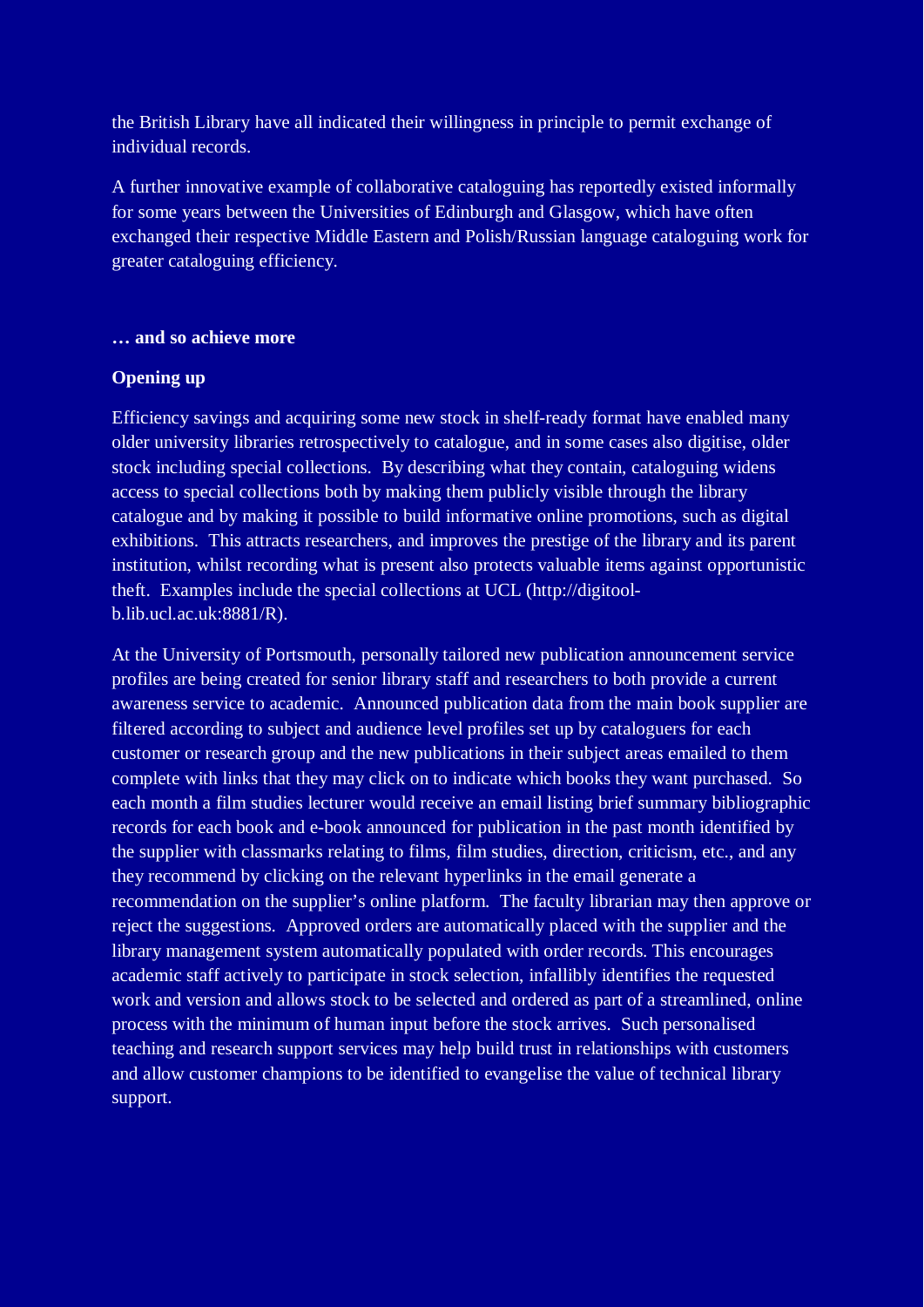### **Widening participation**

Cataloguers are leveraging the time saved by efficiency measures to expand their more obviously customer-facing roles supporting teaching and research, designing the metadata schemas for new institutional repositories and mediated learning environments and providing ongoing metadata quality assurance services to maximise the visibility and re-usability of deposited research, data and learning objects. This research support role is becoming very important in research and HE institutions, particularly those that have mandated deposit of research material in their institutional repositories by using extracted repository metadata as the basis for their Research Excellence Framework (REF) submissions, which form the basis of the allocation of research-associated government funding. The increasing importance of open institutional repositories to research discovery and open access publishing means that there is also a need to integrate catalogues and open repositories and produce a union catalogue of all institutional repositories to ensure pre-publications are as accessible as easily as possible.

The ease of resource discovery and re-use has recently become even more important because the more easily the research output of an institution may be found by other researchers, the more likely they are to discover and cite it in their research, and under the new REF funding allocation assessment, great emphasis is placed upon 'research impact', largely measured as the number of citations received by the research output of an institution.

## **Future-proofing the library**

The new structured linking in RDA will eventually make it possible to allow customers to search the catalogue and retrieve together usefully structured results for all the versions and formats of a work, such as films with their novelisations, all the different editions of a book, or all works for which a person is responsible broken down by their role in a work, for example searching for "Author = Blake" might retrieve results broken down for Blake as author, illustrator or editor.

Standards and structures developed by cataloguers, such as FRBR, have already influenced bibliographic ontologies being prepared for the Semantic Web<sup>[2](#page-3-1)</sup> and promise eventually to allow the integration of catalogues with other metadata using Web platforms to display and promote library resources. These incoming cataloguing standards are really only the first step on the way to a catalogue record structure complex and rich enough to be integrated into the Semantic Web. Alan Poulter demonstrated new standards such as object-oriented FRBR (FRBRoo) and the CIDOC CRM, designed to integrate and interrogate rich cultural information drawn from a variety of different sources and catalogued to different standards, which provide a close fit with other Semantic Web technologies.

Such strategic input by library science researchers into the world's developing information infrastructure has clearly been important, yet it is reliant on continued input from established